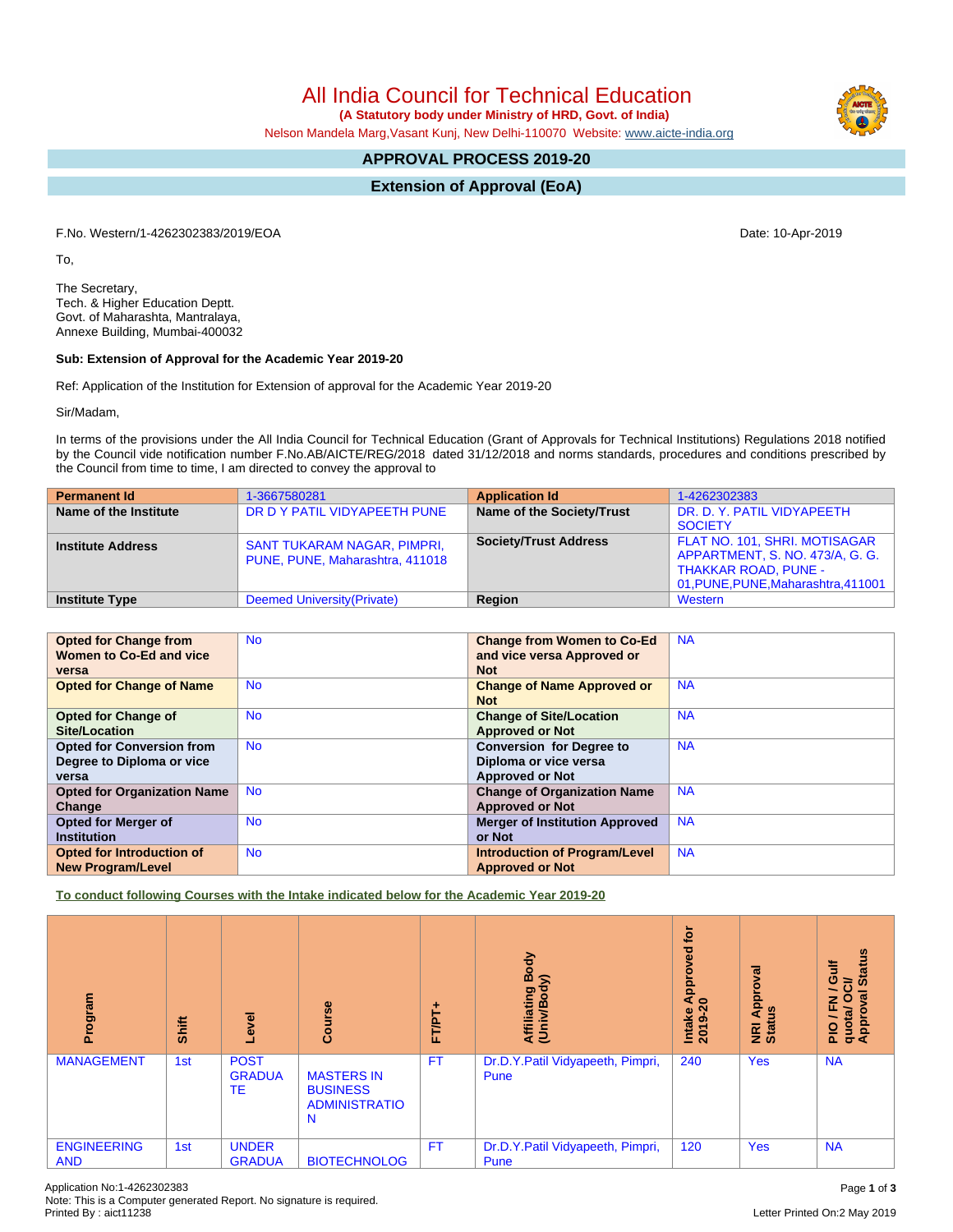| <b>TECHNOLOGY</b>                                     |     | TE                                  |                                       |     |                                          |     |            |           |
|-------------------------------------------------------|-----|-------------------------------------|---------------------------------------|-----|------------------------------------------|-----|------------|-----------|
| <b>ENGINEERING</b><br><b>AND</b><br><b>TECHNOLOGY</b> | 1st | <b>POST</b><br><b>GRADUA</b><br>TE  | <b>BIOTECHNOLOG</b><br>Y (INTEGRATED) | FT. | Dr.D.Y.Patil Vidyapeeth, Pimpri,<br>Pune | -30 | <b>Yes</b> | <b>NA</b> |
| <b>ENGINEERING</b><br><b>AND</b><br><b>TECHNOLOGY</b> | 1st | <b>UNDER</b><br><b>GRADUA</b><br>TE | <b>MEDICAL</b><br><b>BIOTECHNOLGY</b> | FT. | Dr.D.Y.Patil Vidyapeeth, Pimpri,<br>Pune | -60 | <b>Yes</b> | <b>NA</b> |

+FT –Full Time,PT-Part Time

In case of any differences in content in this Computer generated Extension of Approval Letter, the content/information as approved by the Executive Council / General Council as available on the record of AICTE shall be final and binding.

Strict compliance of Anti-Ragging Regulation: - Approval is subject to strict compliance of provisions made in AICTE Regulation notified vide F. No. 37- 3/Legal/AICTE/2009 dated July 1, 2009 for Prevention and Prohibition of Ragging in Technical Institutions. In case Institution fails to take adequate steps to Prevent Ragging or fails to act in accordance with AICTE Regulation or fails to punish perpetrators or incidents of Ragging, it will be liable to take any action as defined under clause 9(4) of the said Regulation.

## **It is mandatory to comply all the essential requirements as given in APH 2019-20(appendix 6)**

NOTE: If the State Government / UT / DTE / DME has a reservation policy for admission in Technical Education Institutes and the same is applicable to Private & Self-financing Technical Institutions, then the State Government / UT/ DTE / DME shall ensure that 10 % of Reservation for EWS would be operational from the Academic year 2019-20 without affecting the percentage reservations of SC/ST/OBC/General . However, this would not be applicable in the case of Minority Institutions referred to the clause (1) of Article 30 of **Constitution of India.**

> **Prof. A.P Mittal Member Secretary, AICTE**

Copy to:

- **1. The Director Of Technical Education\*\*, Maharashtra**
- **2. The Registrar\*\*,** Dr.D.Y.Patil Vidyapeeth, Pimpri, Pune
- **3. The Principal / Director,** Dr D Y Patil Vidyapeeth Pune Sant Tukaram Nagar, Pimpri, Pune,Pune, Maharashtra,411018
- **4. The Secretary / Chairman,** Dr. D. Y. Patil Vidyapeeth Society Flat No. 101, Shri. Motisagar Appartment, S. No. 473/A, G. G. Thakkar Road, Pune - 01. Pune,Pune, Maharashtra,411001
- **5. The Regional Officer,** All India Council for Technical Education

Industrial Assurance Building 2nd Floor, Nariman Road Mumbai - 400 020, Maharashtra

## **6. Guard File(AICTE)**